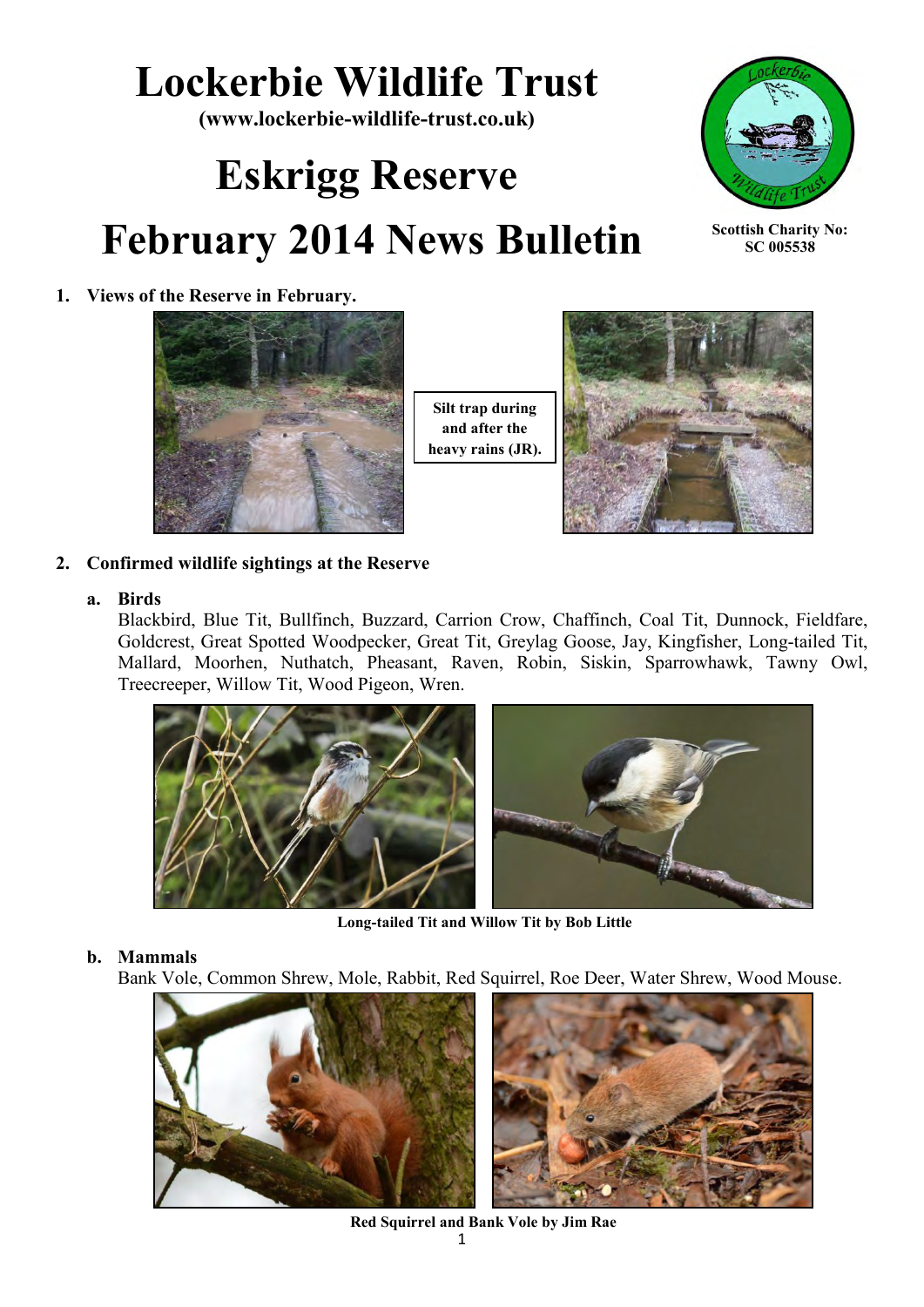#### **3. February Photo-gallery**



#### **4. Maintenance work during February.**

Many thanks to Stuart and Robbie Dodd from Grange Quarry for the donation of a half-load of tar scrapings for road repairs.

**Tues. 4th** Ian Dunn, Roy McQuirter and Pamela Beeton helped fill in pot-holes on the forest road.

Unfortunately the weather was so poor during the rest of the month that no other volunteer days were possible.



**Photographs by Jim Rae (JR) and George Trudt (GT).**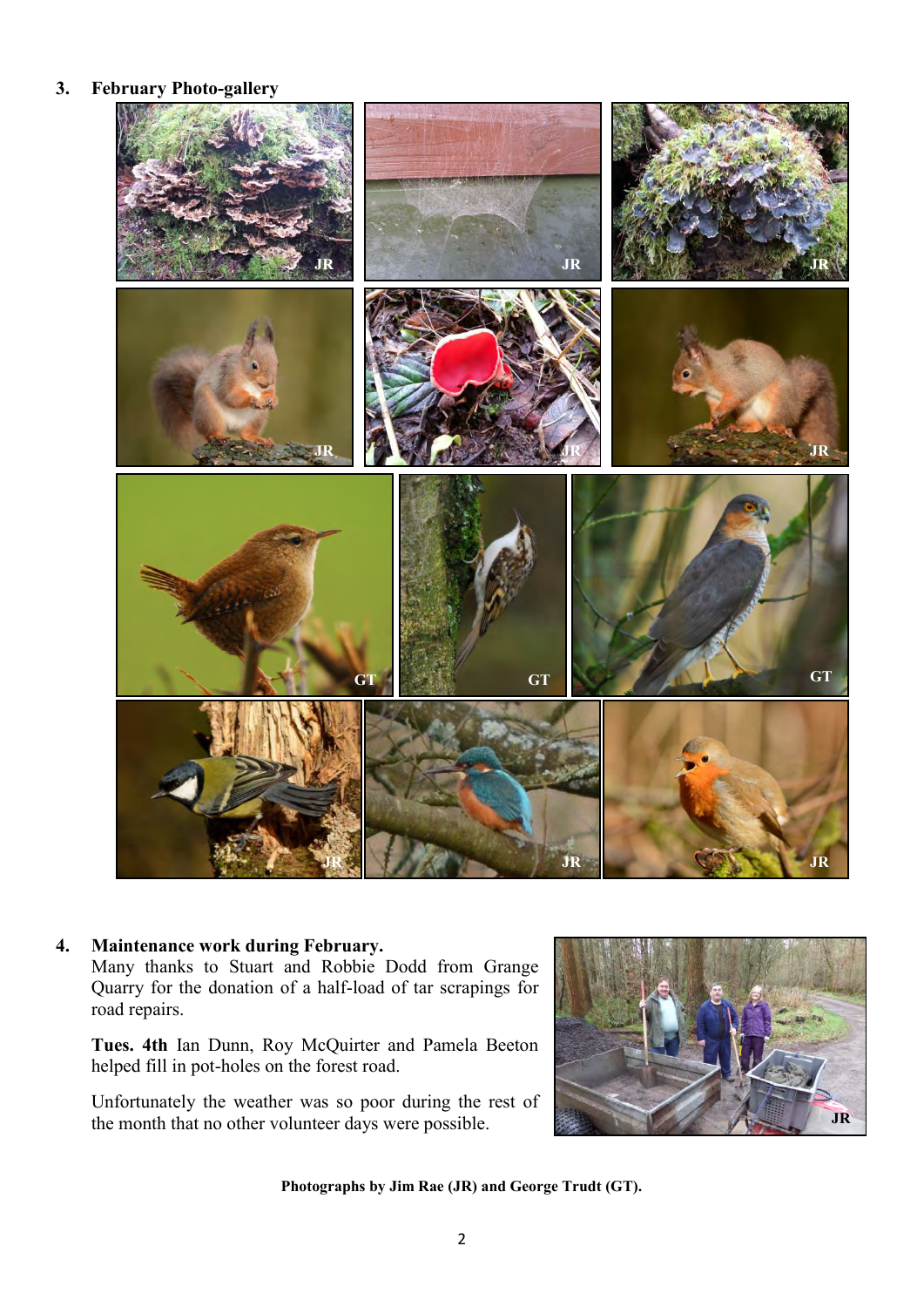## **Mon. 3rd. Work started on the new Reserve Car Park next to the Eskrigg Farm Road.**



The next stage in the project is the construction of the path from the car park to the Reserve. We have to wait until the beginning of April till we learn what support will be given by the Dumfries and Galloway Council and their budget for Core Paths in the area. Once the path is in place, the car park will have a layer of fine gravel and 'dust' added and the road-side gates will be erected.

#### **6. Looking forward to March**

For many years, the frogs and toads turned up at the Reserve pond on the 17th of March ready to breed. In 2012, they arrived a week earlier than usual - on the 10th of March. In 2013, the long cold spring caused them to arrive late – on the 10th of April. What will happen this year? With the unusually mild winter and early spring, perhaps they will come early again.

If anyone spots the frogs and toads migrating to the pond this year, please inform Jim.



**Photographs by Jim Rae**